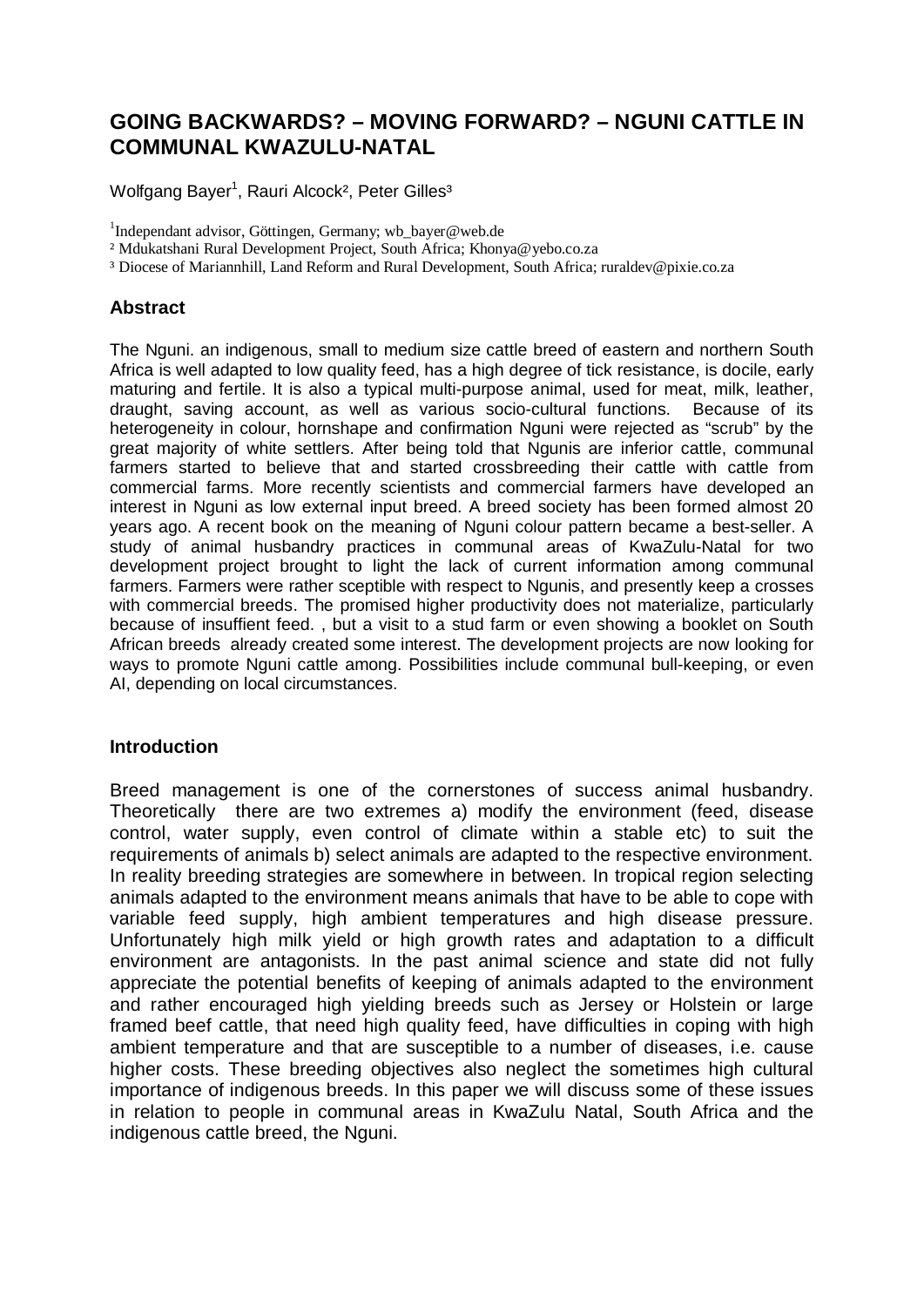## **Origin of breed and breed description**

Nguni cattle are part of the Sanga group in southern Africa. Some other breeds of this group are the Ovambo, Kavango and Caprivi in Namibia, the Tswana in Botswana, the Afrikaner more arid parts of South Africa. Sanga cattle also contributed to modern breeds such as the Bonsmara and Drakensberger in South Africa (Bester et al 2003). The Sanga are now thought to descendants of *Bos taurus* animals that were domesticated in north eastern Africa 7000 or 8000 years ago and later crossed to an extent with zebu cattle from the Arabian Peninsula (Bester et al 2003). They arrived in South Africa 300-700 A.D. (Scherf 2000).

Ngunis are small to medium size cattle, that are docile, and well adapted to a harsh environment. They have a fair degree of tick resistance (in one study it was found that the costs for tick control exceed the benefits by far), can cope reasonably well with low quality forage, are fertile and not late maturing (Bester et al 2003, Scherf 2000). However they are neither uniform in colour, horn-shape or confirmation. The great variability of appearance in Nguni that are or were kept by the Zulu people is documented by Poland et al (2003).

Ngunis are multipurpose animals. They are used for milk and meat production, for draft, for sale and for various cultural purposes. Their comparatively docile nature allows that even bulls are used in a "span" or team for draft. Hides – if properly prepared are the basis for a high quality leather, although leather prices are such, that this may not encourage a change of cattle breed. Skin with a speckled fur can fetch fairly high prices – up to 1000 Rs or the value of a third of a 2 year old heifer from a stud farm.

Zulu and other cattle keeping people in South Africa emphasised in the past the cultural importance of cattle. Certain types, like pure white Nguni are kept as a Royal herd. For sacrifice, particular types of animals are preferred (black bulls). The most common cultural function is the *lobolo*, the animals to be paid at marriage to the family of the bride. . *Lobolo* neither requires nor rules out Nguni cattle.

# **Decline and rise of the Ngunis**

Most European colonists, who started to arrive in South Africa already in the sixteenth and seventeenth regarded indigenous cattle as inferior (with the exception of the Afrikander for which a breed society was already formed in 1912) . The animals appeared to perform poorly – mainly due to high stocking rates - and were not as uniform as European breeds. In 1934 an act was passed by the government regarding the indigenous breeds as "scrub" animals (Bester et al 2003) The act empowered inspectors to inspect bulls in communal areas and to castrate them, if they thought that the bulls were inferior. Fortunately this was rarely enacted. A bias for bigger animals is also evident in the carcass classification system.

Communal farmers have been exposed to the negative opinion on indigenous cattle for about a century and started to believe it. As a result the farmers tried to acquire "better" livestock and started to cross-bred – with the result that more veterinary care was needed, tick control became a must, but because high stocking rates prevailed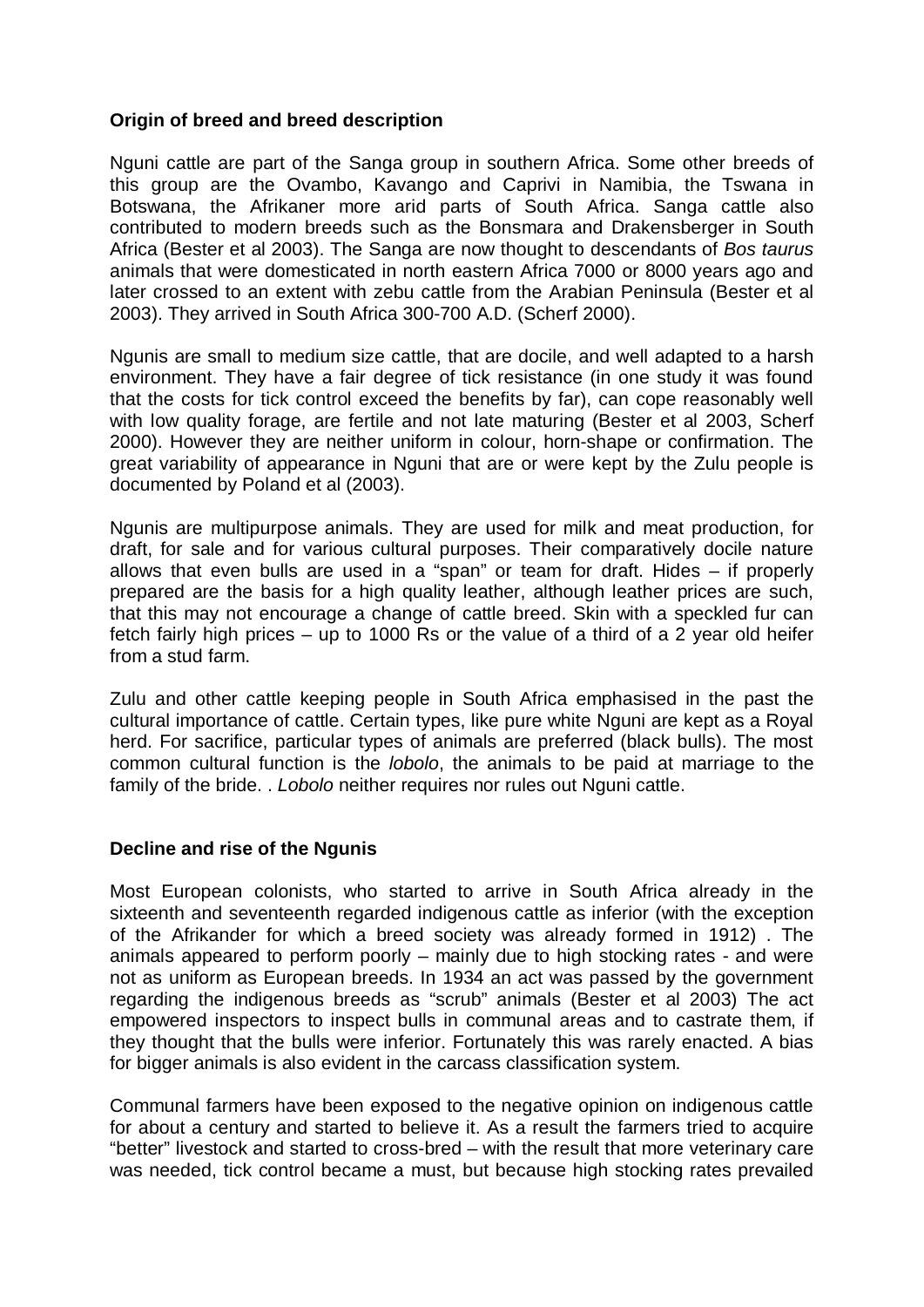and supplementary feed was hardly used, productivity did not increase. Breeds being used include Drakenberger, Simmenthal, Herford etc. More recently large framed Brahman bulls seem to gain in popularity. This breed also has a good measure of tick resistance, is better adapted to low quality feed than European breed, but is late maturing and, because of its temperament bulls, cannot be used in a span.

Scientists and commercial farmers became interested in Nguni cattle already half a century ago. It was found that Nguni responded almost as well to high quality feed as other commercial beef breeds, but they could maintain a better nitrogen balance than other breeds during the dry season, when forage quality is low (Bester et al 2003), and commercial farmers found that Nguni cows have an amazing mothering ability and could be used as mothers for crossbred calves with larger beef breeds, as final product (Nguni breed society pers. com 2003). In an experiment it was found that Hereford that are not dipped against ticks gained almost 30 kg less per animal and year than dipped animals. With the Bosmara breed the difference was 17.5 kg, and with Nguni only 4.4 kg (Bester et al 2003). At the time of the experiment, annual costs of tick control were equivalent to the price of 10 kg liveweight (Majuda pers com 2001). On experimental stations Ngunis have not been dipped for decades yet the tick loads remained low and few, if any losses due to tickborn diseases have been reported.



Photo 1: Nguni cattle on a stud farm in KwaZulu-Natal (photo. W.Bayer)

In 1986 a society was formed which presently has almost 200 members (Ramsey 2003). Different sources give quite different opinions about the state of the breed. It was listed by FAO as an endangered breed, with only 1000 pure bred breeding females (Scherf 2000), yet Bester et al (2003) found already more than 19000 Nguni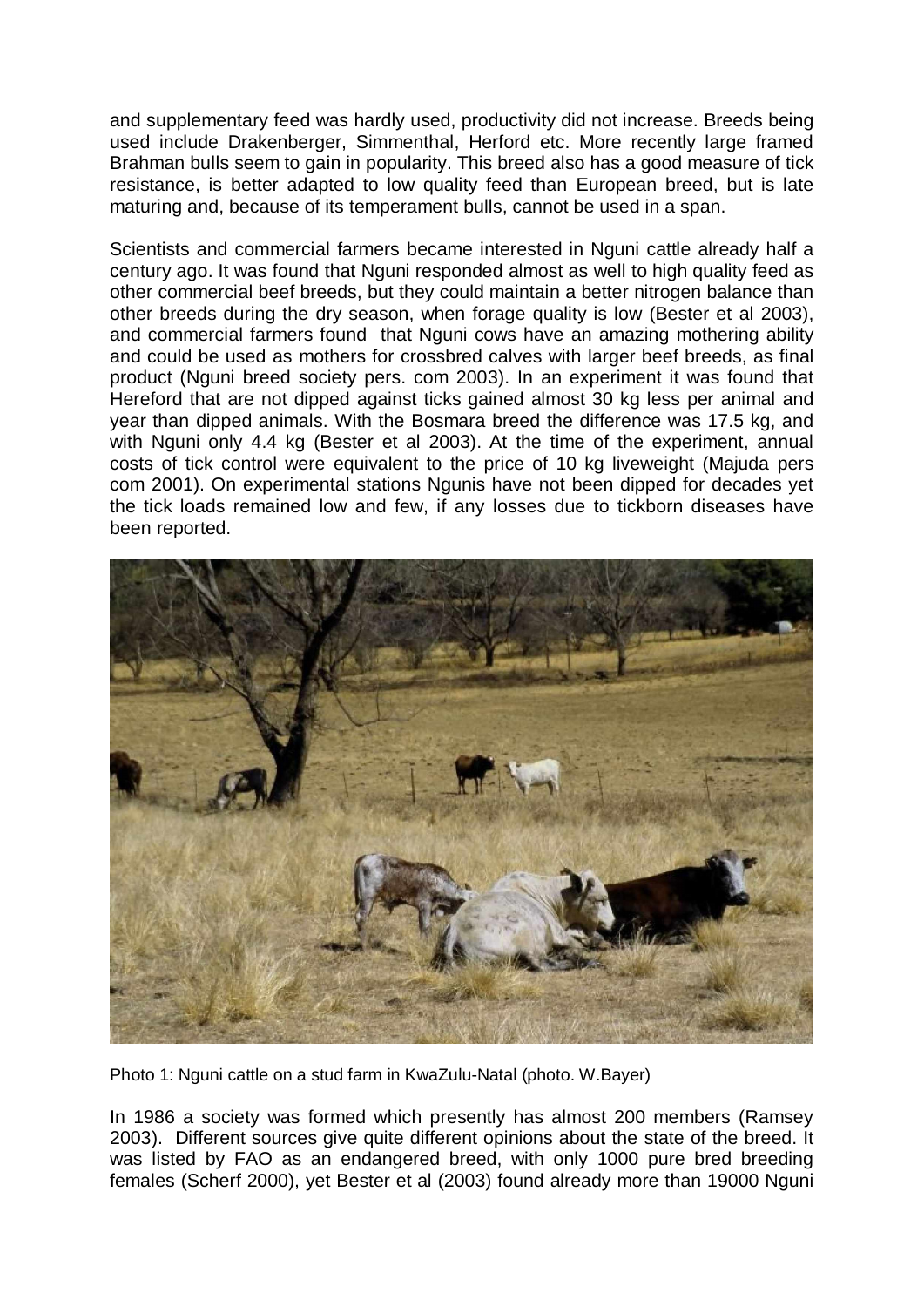animals registered in the herd-book, and a large number of unregistered Nguni cattle of varying purity in communal areas. Information on Nguni cattle was included in a publication of the Farm Animal Conservation Trust (Ramsey et al n.d.) and a recent coffee table book on Nguni cattle (Poland et al 2003) is a best seller. The cultural dimension of keeping Ngunis is also strengthened. Apparently the traditional herd of the Zulu king of pure white Ngunis is presently being re-established (Poland et al 2003).



Photo 2: A Nguni cow in a communal area in one of the Diocese project areas in South Western KwaZulu Natal (Photo W. Bayer)

# **A more detail study of cattle keeping**

Despite of these trends there is little evidence that the opinion of communal farmers on Ngunis has changed much. This was confirmed in a recent study for two development project in KaZulu-Natal, both supported by Misereor.. Both, the Land Reform Project of the Mariannhill Diocese and the Mdukatshani Rural Development Project concentrated initially on land rights and land reform. The Land Reform Project of the Diocese concentrates on handing over land owned to groups who already live on these lands, and mainly works in the coastal and south western parts of KwaZulu-Natal in a number of communities that are far apart, in the wetter Sour Veld Areas, whereas the Mdukatshani Rural Development works in the central part in one area only, and is predominantly in Sweet Veld. Both projects also advise local people on how to use the newly acquired land, but have done little systematic work in animal production. They asked Misereor to send a consultant to study present practices in animal production in the project areas.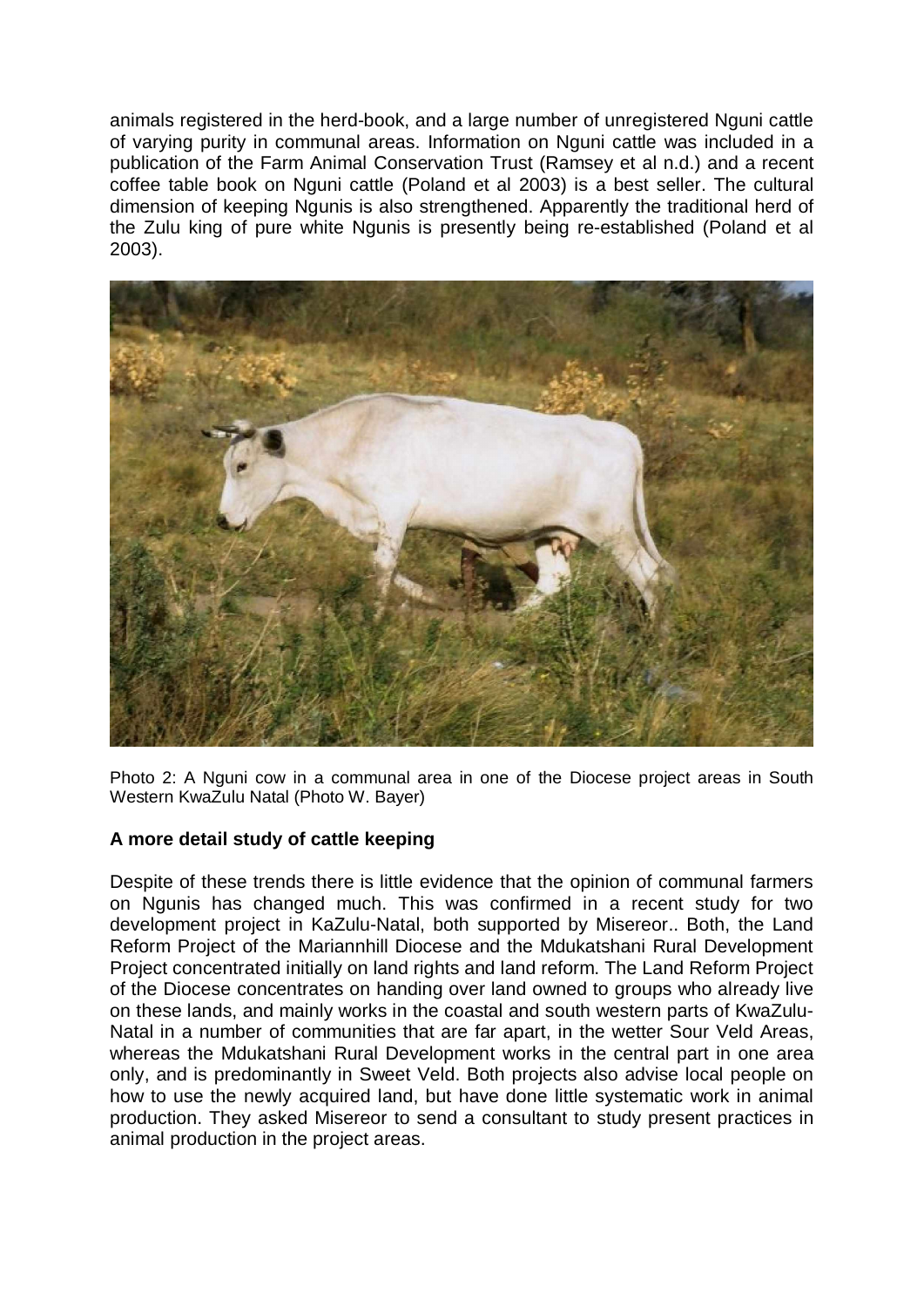The study was carried out in August/September 2003, using PRA techniques. As expected, cattle was the most discussed species, although many people do not own cattle. With respect to functions of cattle keeping there are some differences between areas. In the diocese, where herds are generally smaller than in Mdukatshani, the main emphasis is on saving account, draft and milk, whereas in Mdukatshani the social function, particularly saving of *lobolo* are more important. There is however a trend away from "cattle only" for lobolo. A series of interviews with married women indicates that women born in the 1930's almost all received the traditional 11 cattle (average number of cattle 10.7) whereas of the women born in the 1970's none got the 11 head of cattle (average lobolo payment 3.4 head of cattle, C. Alcock pers. com). The saving account function means that few cattle are sold and none of the households included in the study sells animals on a regular basis. As cattle holdings are small (in the Diocese a common herd is 4-6 animals, and few household im Mdukatshani have more than 10 head of cattle), many farmers argued that they would sell animals if cattle herds were bigger – more than 10 animals, or more than 20. However the largest cattle owner interviewed (70 head) still used the cattle herd mainly as saving account, and sold cattle only if particular cash needs arrived (new house, or new roof for the house as examples). Given the poor banking infrastructure in most of rural KwaZulu-Natal, the "cattle banks" still makes sense, although it may be time consuming to withdraw cash from that bank.

A South African speciality is fairly large teams or spans at ploughing and for transport. At ploughing even in the Diocese area 4-6 cattle are common. These are however not always oxen. Cows (preferably dry cows) and even bulls are included into spans. In the own herds are too small, neighbour may combine their animals for a span. For draught, docile breeds, like the Nguni are therefore of advantage.

Traditionally each kraal/household each household had to have a bull. Given the small cattle holdings many households do not have a fully grown breeding bull. As cattle normally of different households graze together, cows and heifers in heat are either serviced by a young bull for the own herd, or by the adult bull of a neighbour. Because too many people hope that a neighbour will keep a bull, the adult bull to cow/adult heifer ratio is rather wide. The data from the present study do not allow the calculation of the bull to fertile female ratio. Another study in Nguni areas found an adult bull to fertile female ratio of 1:150 (Bester et al 2003). Neighbours also do normally not charge for the service of their bulls. In fact one farmer said jokingly that the bull should pay *Lobolo* if he mates with a heifer. This indicates potential organisational difficulties for systematic animal breeding.

With respect to animal breeds the farmers kept what they called a mish-mash, i.e. a mixed of breeds of often uncertain origin. In the Diocese missionaries, who tried to keep "good animals" probably had some influence. Some farmers there kept animals which could be better identified, such as Hereford crosses and one farmer even kept Jersey X local crosses, with the intention of producing milk for sale. The excepted better growth and higher milk yields of the crosses do rarely materialize, particularly because of insufficient feed. The main difference between crossbreds and Nguni is that the former need more veterinary care, especially dipping against ticks.

The farmers knew Hereford, Drakensberg, and a few other breeds. Brahman cattle regarded by many farmers as a suitable breed, although the "wildness" of this late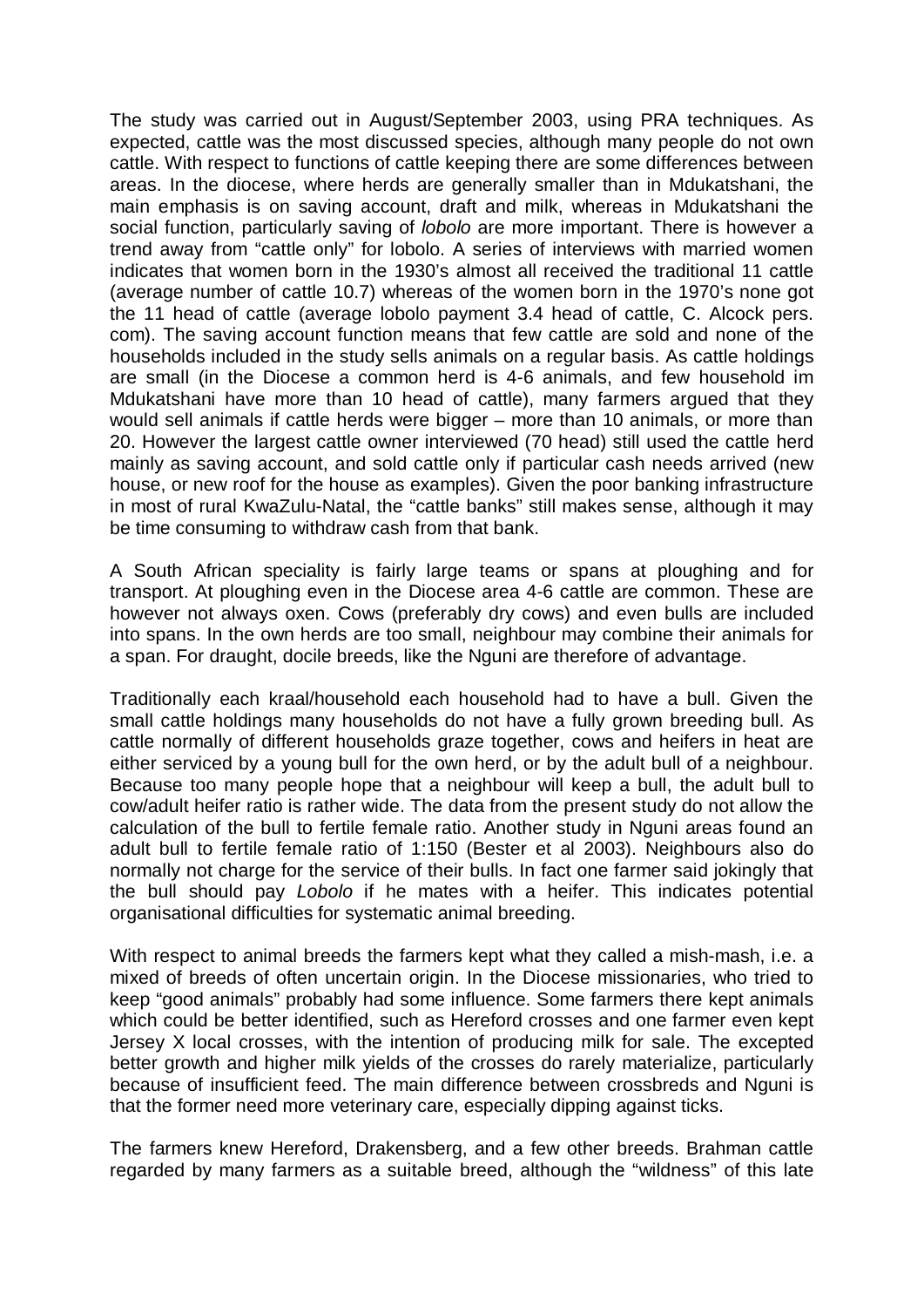maturing breed is acknowledged. In one location farmers said that the preferred breed would be Zulu cattle, but they could not agree, how these animals should look like. According to Bester et al (2003) Zulu are a local type of Nguni.

When asked about Nguni cattle, farmers argued that these animals would be weak and probably something for the white farmers. When told about tick resistance, farmers would first not believe. Opinions changed to a degree when a Nguni stud farm was visited with some farmers in the Diocese area, whereas pictures from the Ramsey at al (n.d.) booklet caught the attention of farmers in Mdukatshani area, as "cattle kept by our forefathers". Tick control and tick resistance is much discussed in South Africa. It used to be mandatory and for communal farmers, free of charge and was used by the veterinary service as a means of control of cattle. After 1994, this scheme was discontinued in KwaZulu-Natal and farmers had to make their own arrangements . e.g. buy and use pour-on acaricides., There are now plans again



Photo 3: Nguni cattle in Mdukatshani in central KwaZulu Natal (Photo (R. Alcock)

### **Project support for promoting Nguni cattle**

Project personnel was soon convinced that better adapted animals could help to improve cattle productivity – with respect to almost all functions of the animals. As a follow-up to the study both projects organised visits to commercial farms and research stations where Nguni cattle, where visitors were amazed how strong the Nguni cattle looked. The fact that Nguni cattle on commercial farms are not dipped, yet do hardly have any tick also increased interest in this breed. It was also decided that bull services are probably the easiest entry point for breed improvement – i.e. animals that cope better with low quality feed and have a better disease resistance. With the Diocese villages various models are possible – a community bull, a bull acquired by a richer farmer, AI in collaboration with nearby commercial farmers. It